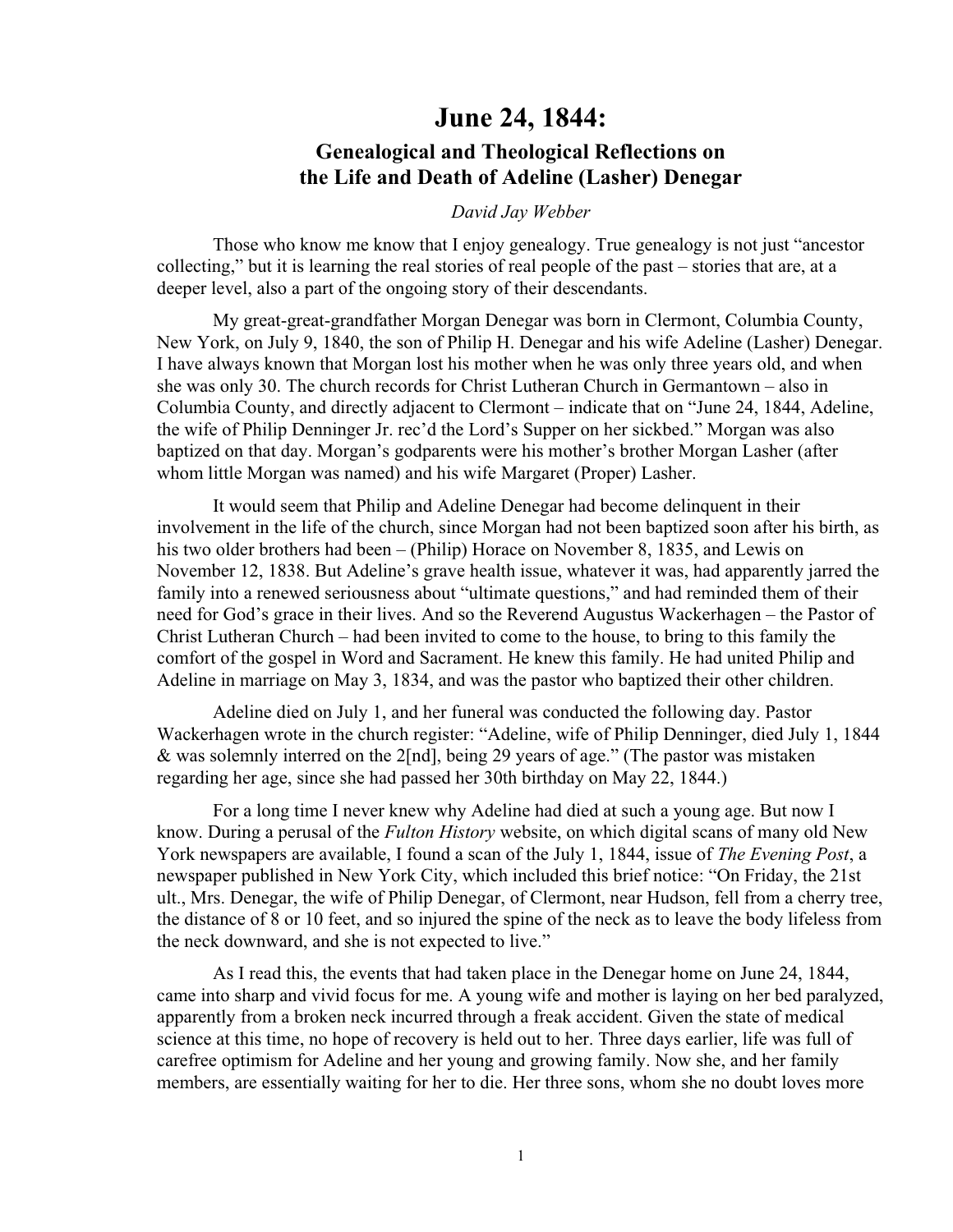than life itself – aged nine, six, and three – are frightened by things they do not fully understand. Her husband Philip, distraught yet trying to be strong for his wife, is hovering close by.

Philip had previously experienced the death of close relatives. His father, George Denegar, had died just two years earlier, on May 21, 1842. His mother, Elisabeth (Lawrence) Denegar, had been gone since October 12, 1839. Those deaths had been relatively easy to deal with. As difficult as it is when it does happen, people do expect to bury their parents someday. But no one ever expects the kind of grief that Philip is now facing.

It can be assumed that among the neighbors and relatives who are coming and going, trying to offer support and encouragement as much as they can, are Adeline's parents, Philip and Catharine (Van Valkenburgh) Lasher. They are in their 60s, and live in the community. They are very likely at their daughter's house on this particular day also because of their grandson's baptism. A baptism is supposed to be, and is, a joyous event, but they are unable to hold back their tears of sadness on this occasion, as they also see their beloved daughter and the situation she is in.

Adeline's aunt and uncle, Jonas W. Rockefeller and his wife Lena (Van Valkenburgh) Rockefeller, are also probably here. They, too, live in Clermont, and Adeline is particularly close to them. The Rockefellers had named a daughter after Adeline, for whom Philip and Adeline Denegar has served as godparents. Adeline's goddaughter and namesake was actually baptized on the same day as Adeline's son Lewis.

Another Clermont couple that is likely present, is Philip Denegar's blood uncle Jonas Denegar, and Adeline Denegar's blood aunt Hannah (Van Valkenburgh) Denegar – who are married to each other. Before her marriage to Philip, Adeline and her brother Zachariah Lasher had served as godparents for Jonas and Hannah Denegar's daughter Adeline, baptized on July 14, 1832. Philip Denegar and Adeline Lasher, in their youth, may very well have gotten acquainted with each other through their shared kinship with this couple. What happiness Jonas and Hannah Denegar no doubt felt a decade earlier, when they saw his nephew and her niece fall in love and get married. What are they seeing now, as they gaze upon the sad circumstances of their nephew and niece's home? What are they feeling now, as tears gently roll down their cheeks?

And Pastor Wackerhagen is also here. As a Lutheran pastor myself, I know exactly what he is thinking and trying to accomplish. When things seem hopeless, especially as far as life in this world is concerned, there is hope. There is hope in Christ, who in his death and resurrection has overcome this world, with its grief and sadness, and with its sin and death. In his victory over the grave, Jesus had opened up a pathway to a new eternal future for Adeline, for little Morgan, and for everyone else – a pathway of repentance and faith, with Jesus himself as the Christian's loving companion and guide on that pathway. The pastor is here in this modest house in Clermont, on June 24, 1844, to impress this sacred truth upon all present – not by his own cleverness and rhetorical skill, but by the inherent power of God's Word, which creates faith, and which fills those who are touched by it with the life of God himself.

"I baptize thee in the name of the Father and of the Son and of the Holy Ghost."

"Take, eat, this is my body, which is given for you. This do in remembrance of me. Drink ye all of it. This cup is the New Testament in my blood, which is shed for you and for many for the remission of sins. This do, as oft as ye drink it, in remembrance of me."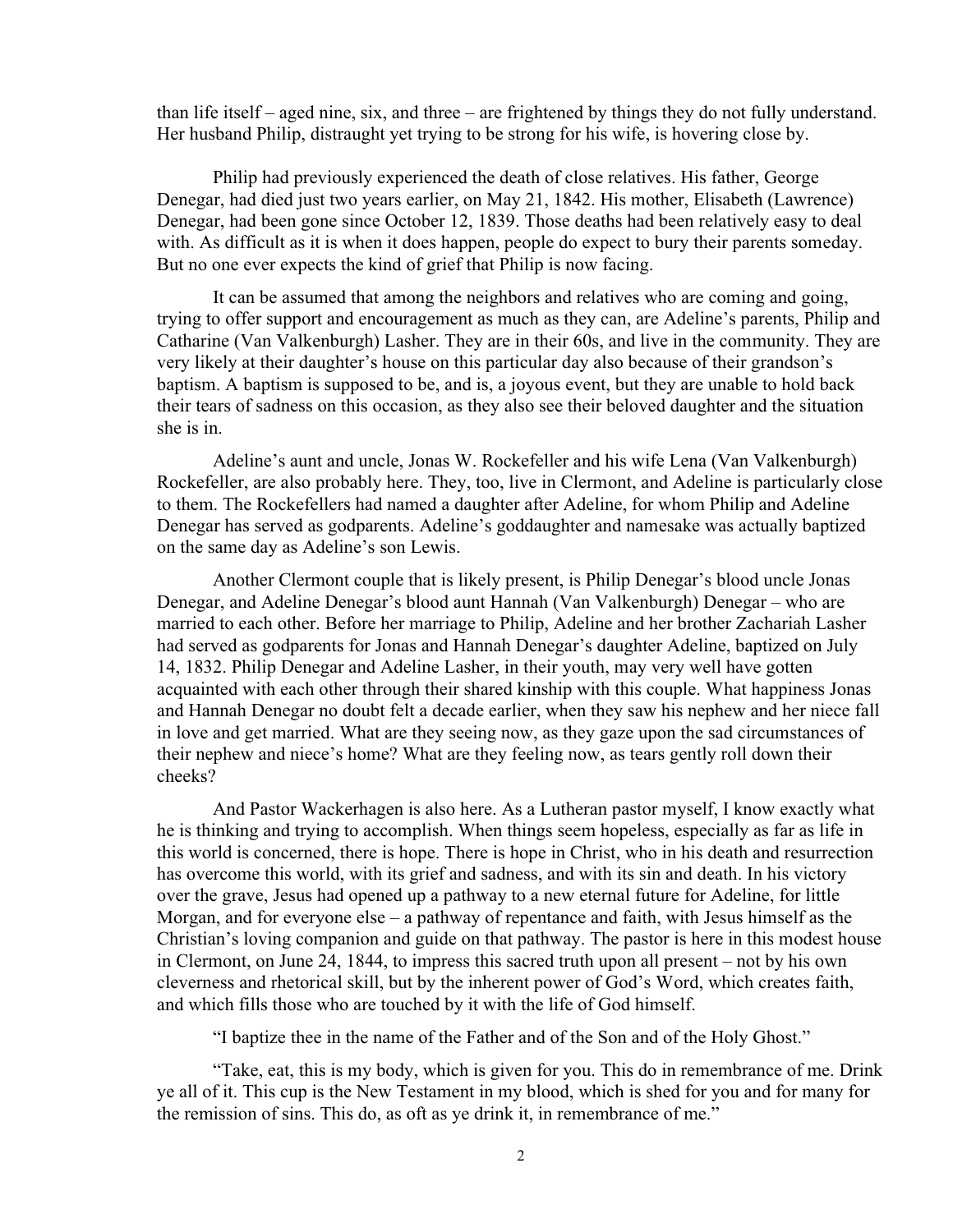If you have drifted away from God, you do not need to wait until you experience a tragedy like this in your life – wrenching from you all earthly hope – in order to know that "ultimate questions" will not be answered by anything that is of earth. And you do not need to wait until something like this happens to you or to someone close to you, before you begin to ask those "ultimate questions." You can and should ask those questions, and ponder their significance, even now.

Those questions are answered by Christ, the eternal God in human flesh, who came into this world to bring to troubled consciences, to unsettled hearts, and to confused minds, a peace that the world cannot give. This is the peace - a true and eternal peace with God - that Jesus brings to you and to all who call upon him, in and through his words of forgiveness, life, and salvation. Jesus, through Pastor Wackerhagen, brought this peace to Adeline (Lasher) Denegar on June 24, 1844. And seven days later, when she slipped from this world into the sleep of death, she entered fully into that peace.

In time, Adeline's husband Philip remarried, to a woman named Catharine Cooper, by whom he fathered three more children: Eugene, Byron, and Virginia. My ancestor Morgan Denegar went on to get married to a woman named Julia Marley, who had been born in Dublin, Ireland, on Christmas Day, 1837. Immediately before her marriage with Morgan Denegar she had been working as a domestic servant in the home of her husband's uncle and godfather Morgan Lasher. We know this from the 1860 census. One suspects that the back story to this marriage – which was an unusual match by the social standards of the nineteenth century – involves a romantic tale of some kind. We do know that Morgan and Julia had four children together. The names of those children were written in Morgan's own hand in the family register section of his personal Bible, which I now own. They were Helen, Philip, Frances, and Adeline. The youngest was obviously named after Morgan's mother. And she was my great-grandmother.

Morgan turned four, just eight days after the day his mother passed away. Since he was only three years old when she died, we can be quite certain that his adult memories of her were fairly limited. Because of the traumatic nature of the last several days of her life on earth, his memories of her during those turbulent days may have been the ones that were most deeply seared into his mind.

But life and love were nevertheless also a component of his memories of his mother, as sparse as those memories may have been. These might have been cherished memories of the time he was able to spend with her before she died, of his love for her, and of her deep and tender love for him. And these might have been memories of God's special gift of life, and of the special manifestations of God's love, that Morgan experienced on June 24, 1844. On that otherwise frightening and troubling day – in the midst of Adeline's final days on earth – Morgan was baptized into Christ, and he witnessed his mother communing with Christ. And so, he was not afraid to name one of his children after his mother, and fondly to remember his mother, and the events of June 24, 1844, every time he called out his daughter's name.

"Remember the days of old; consider the years of many generations; ask your father, and he will show you, your elders, and they will tell you." (Deuteronomy 32:7, ESV)

Phoenix, Arizona October 11, 2021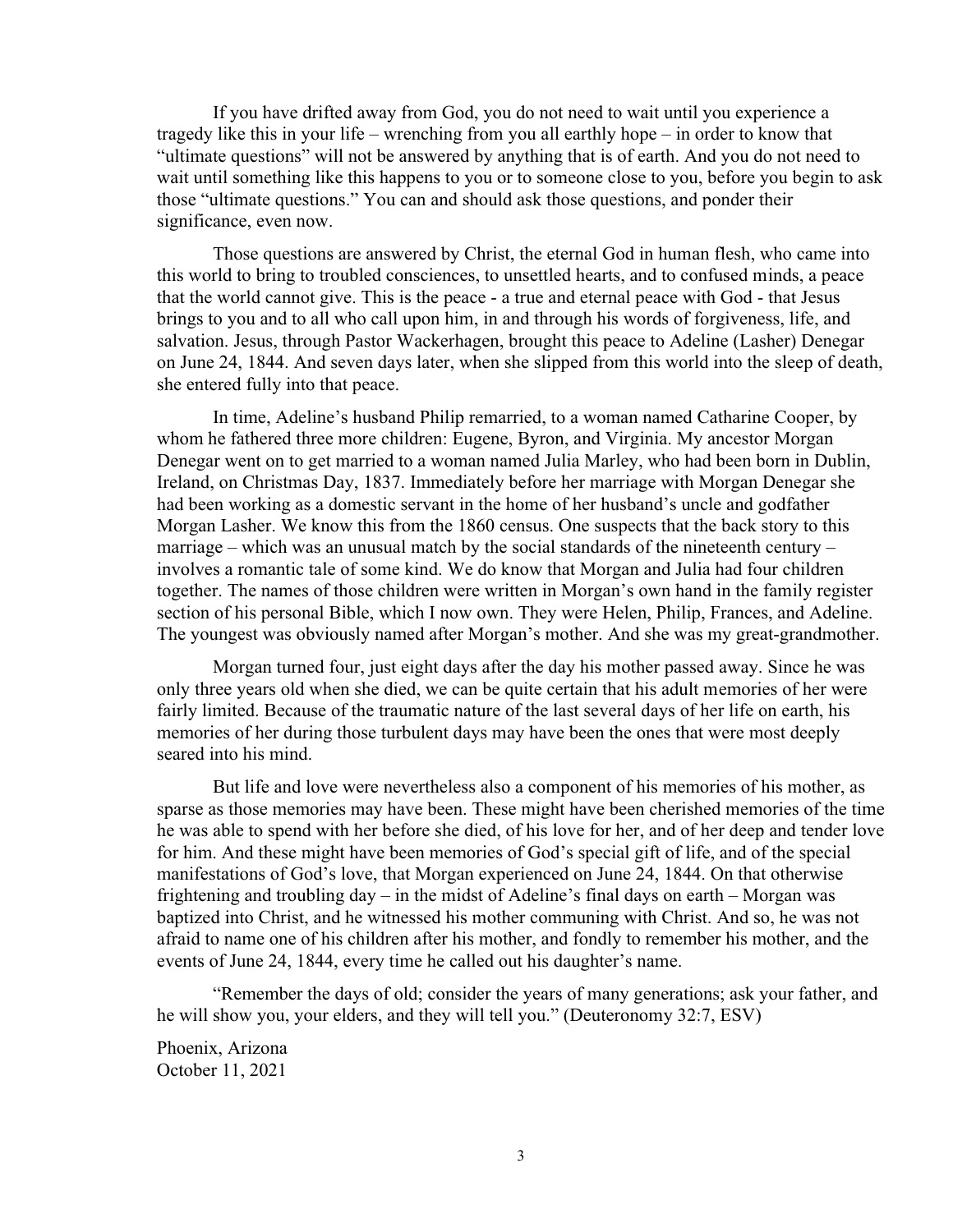

The grave of Adeline (Lasher) Denegar in the cemetery of Christ Lutheran Church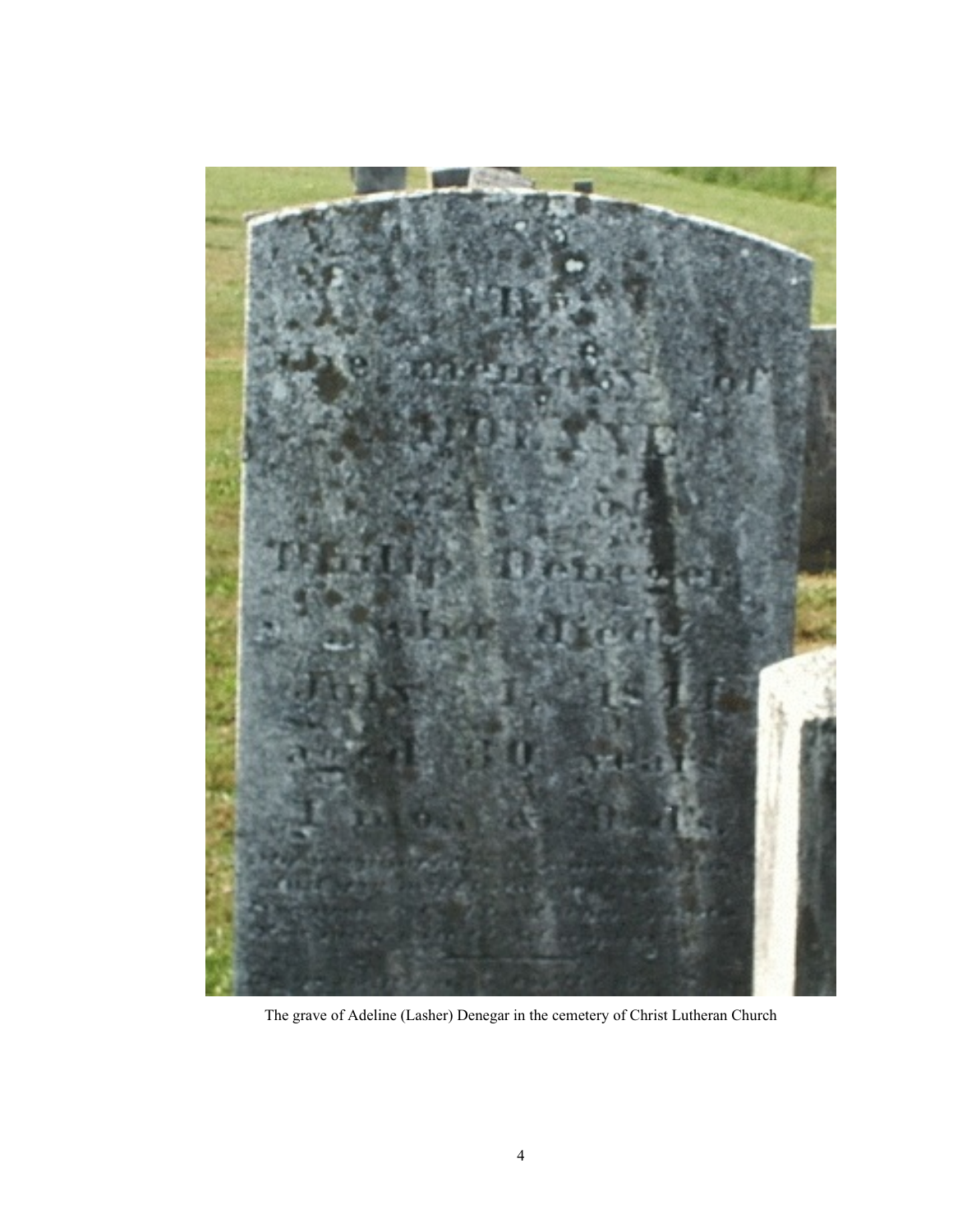

Pastor Augustus Wackerhagen (in his later years)